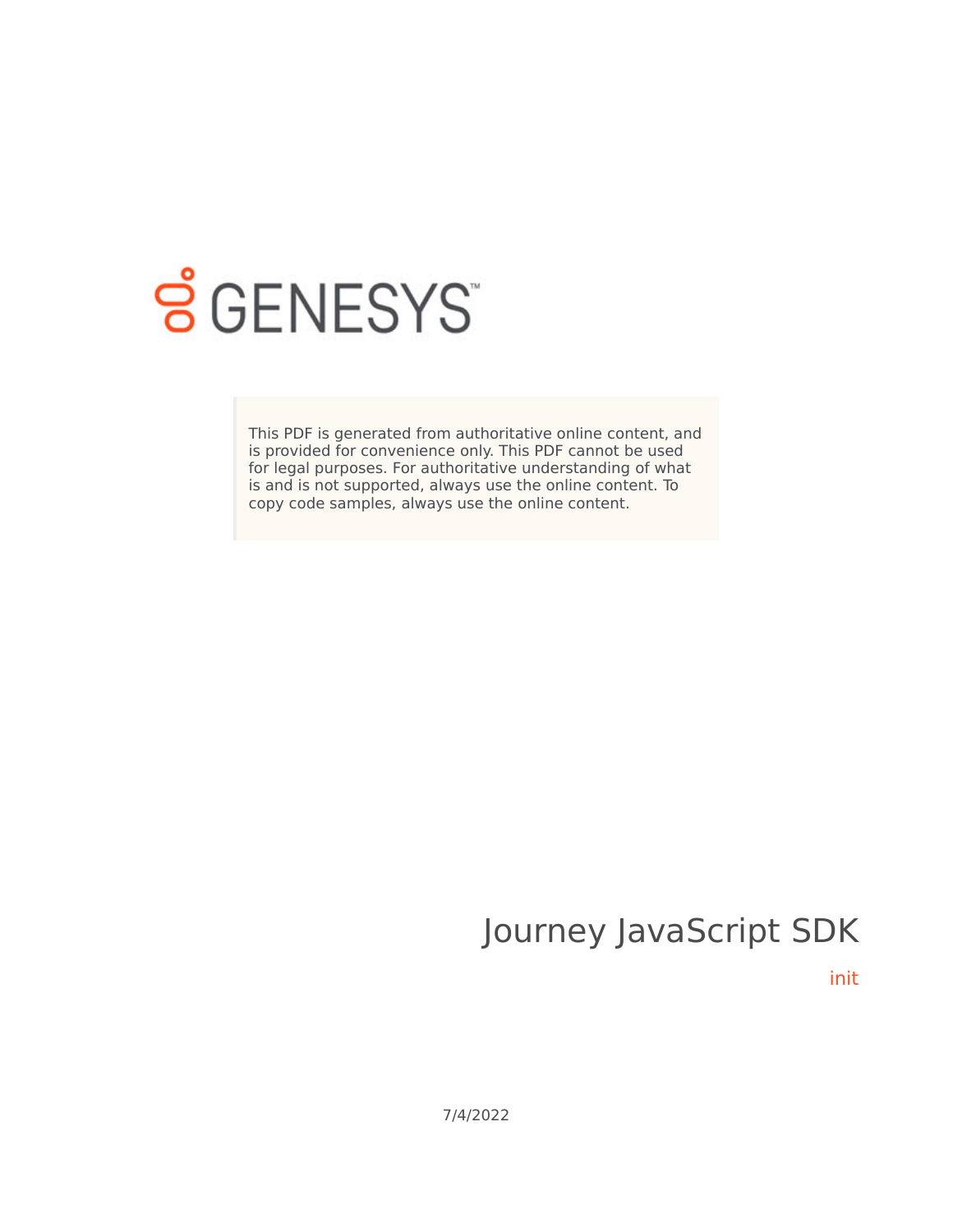## Contents

- 1 [Description](#page-2-0)
- 2 [Signature](#page-2-1)
- 3 [Arguments](#page-2-2)
- 4 [organizationId](#page-2-3)
- 5 [options](#page-3-0)
- 6 [Find your org ID and region ID](#page-3-1)
- 7 [Region names and IDs](#page-4-0)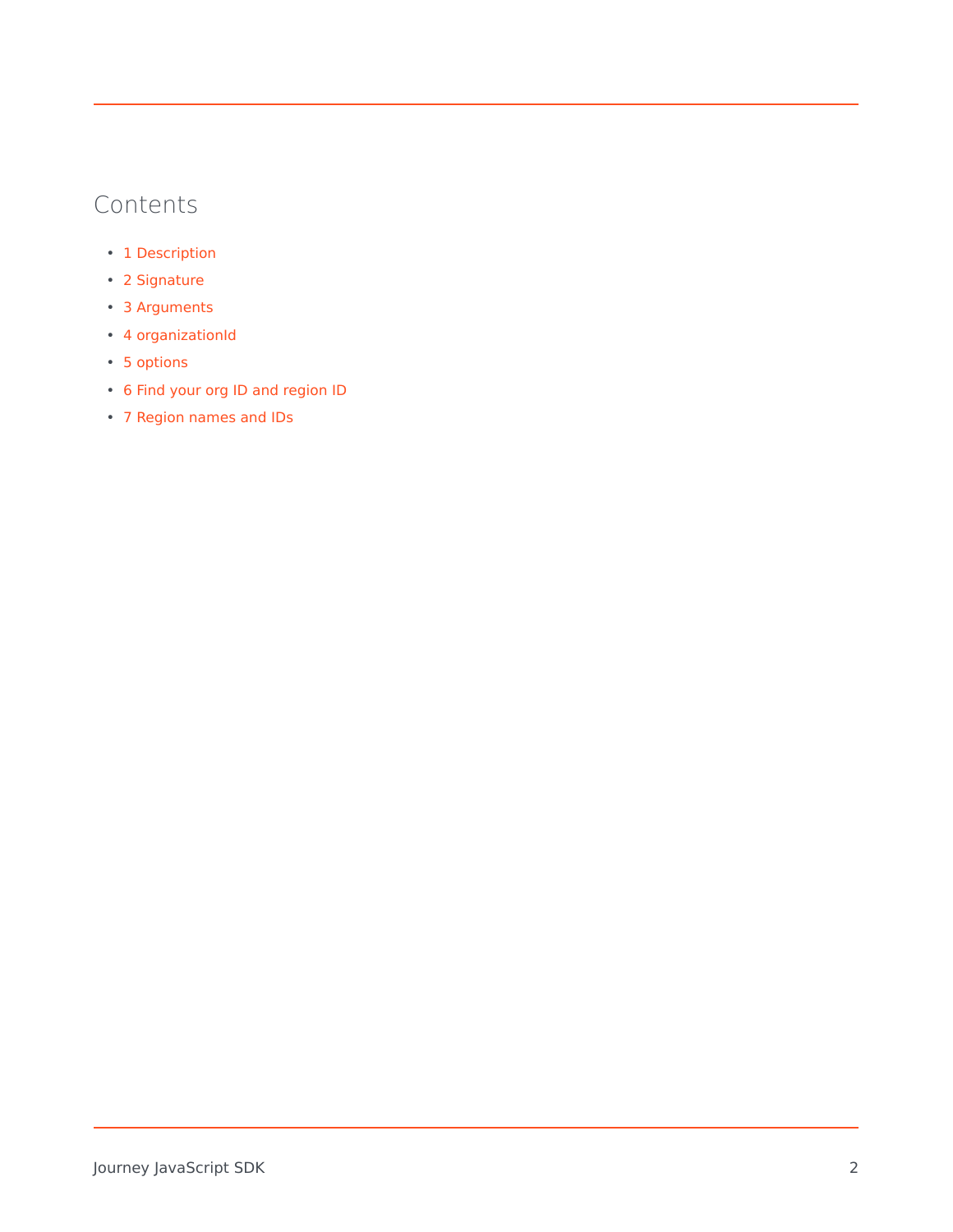Learn how to use the init method to initialize the Journey JavaScript SDK.

## Important

This article only applies to customers using web chat. If you are a Genesys Cloud CX customer, we encourage you to use the new web messaging feature to replace web chat.

## <span id="page-2-0"></span>Description

The init method initializes the Journey JavaScript SDK.

## Important

For GDPR compliance, obtain a customer's consent before you call the init method. For more information about how to use Genesys Predictive Engagement in a GDPRcompliant manner, see GDPR.

## <span id="page-2-1"></span>Signature

ac('init', organisationId, options)

## <span id="page-2-2"></span>Arguments

- organizationId
- options

## <span id="page-2-3"></span>organizationId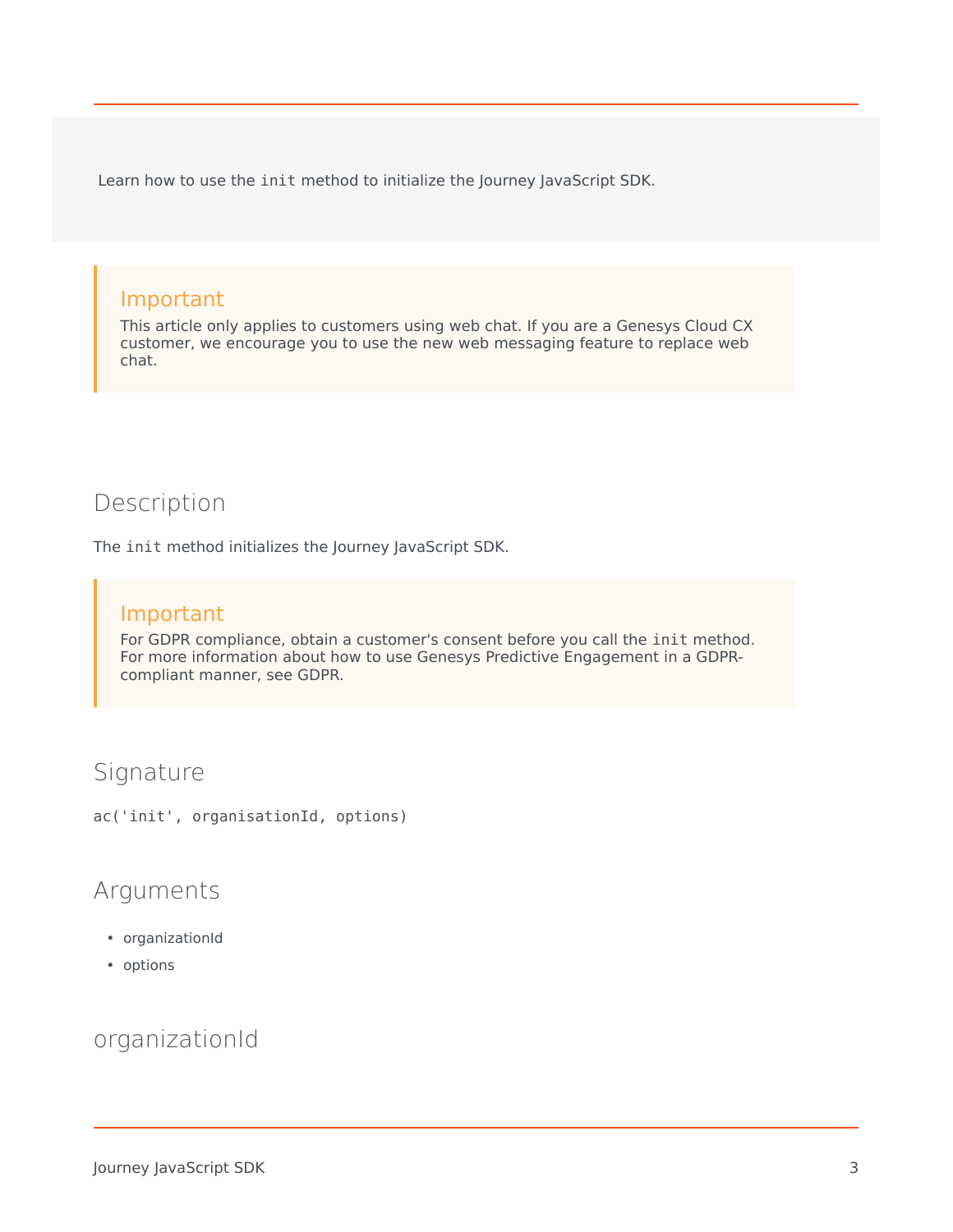- **Description:** Your organization's unique ID. Find your organization ID
- **Type:** String
- **Status:** Required

# <span id="page-3-0"></span>options

## Tip

For detailed explanations of how you can use these options to configure tracking, see Advanced tracking with cookies.

- **Description:** Configures the Journey JavaScript SDK with its region and other known default options.
- **Type:** Object
- **Status:** Required
- **Properties:** See the following table.

| <b>Name</b>        | <b>Description</b>                                                                                        |
|--------------------|-----------------------------------------------------------------------------------------------------------|
| region             | Your organization's region. Find your region ID                                                           |
| cookieDomain       | Sets a custom cookie domain.                                                                              |
| cookieExpires      | Sets a time in seconds for a visitor's cookie to expire.                                                  |
| cookiePrefix       | Sets a custom cookie prefix.                                                                              |
| autoLink           | An array of domains whose outbound links will be modified to contain tracking infor<br>advanced tracking. |
| allowedLinkers     | An array of domains whose inbound referral will set tracking information. For an example                  |
| canonicalLink      | Uses canonical links.                                                                                     |
| globalTraitsMapper | Maps custom attributes to traits. For more information, see Traits Mapper.                                |

# <span id="page-3-1"></span>Find your org ID and region ID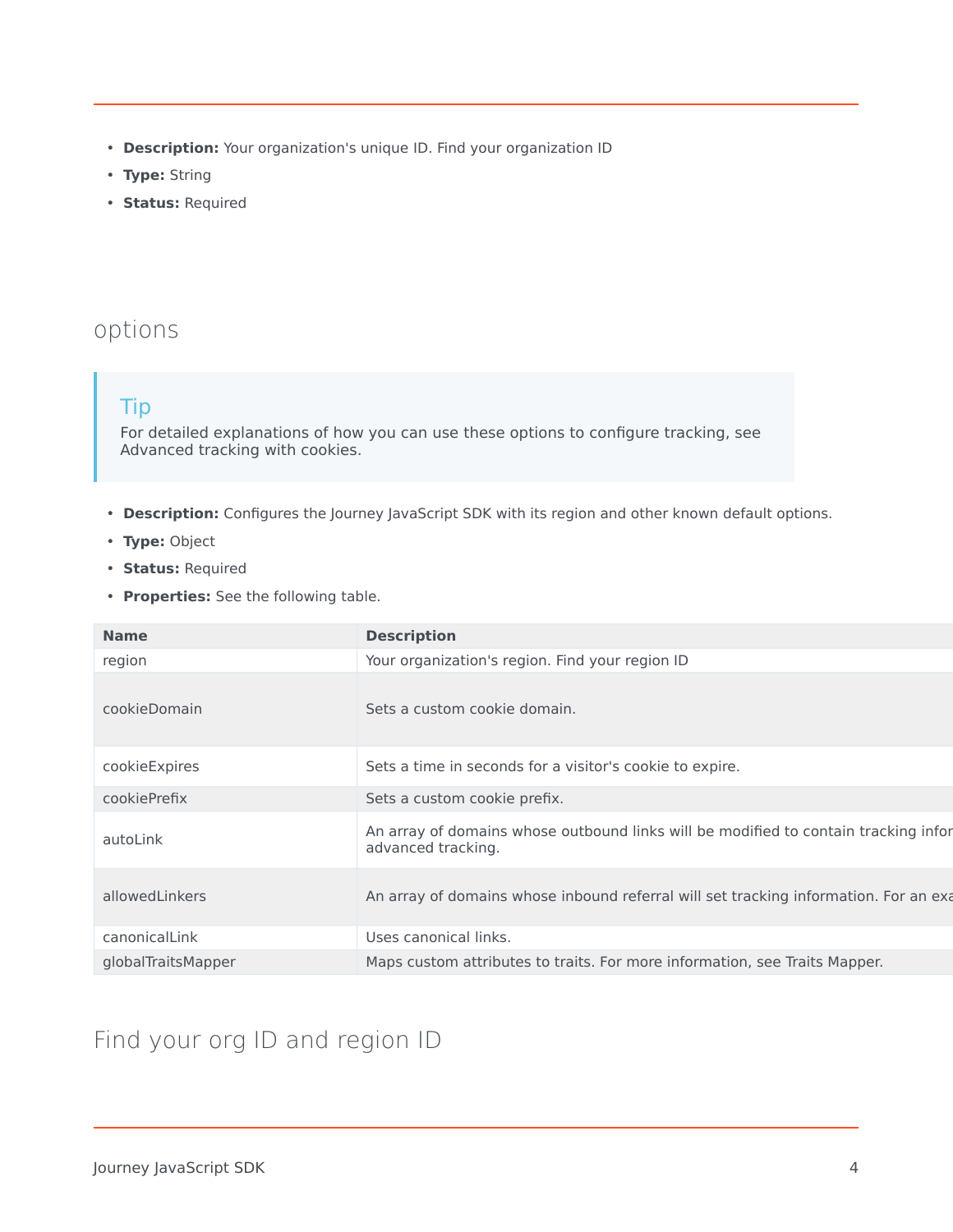## **Tracking Snippet**

Use Predictive Engagement's tracking snippet to track visitor activity on your webpages.

Documentation related to advanced configuration options can be found here

### **Website Snippet**

This snippet should be used if the website loads a new page from a remote server when navigating to a new URL

| <script></th><th></th><th></th></tr><tr><td>(function(a,t,c,l,o,u,d){a[' genesysJourneySdk']=o;a[o]=a[o]  function(){</td><td></td><td></td></tr><tr><td><math>(a[0].q=a[0].q  [1].push(arguments)\},a[0].1=1*new Date();u=t.createElement(c),</math></td><td></td><td></td></tr><tr><td></td><td>d=t.getElementsByTagName(c)[0];u.async=1;u.src=1;u.charset='utf-8';d.parentNode.insertBefore(u,d)</td><td></td></tr><tr><td>})(window, document, 'script', '</td><td>", 'ac');</td><td></td></tr><tr><td><math>\operatorname{ac}('init', '</math></td><td>{ environment: <math>\Box</math> });</td><td></td></tr><tr><td>ac('pageview');</td><td></td><td></td></tr><tr><td></script> <td></td> <td></td> |                  |                     |
|-------------------------------------------------------------------------------------------------------------------------------------------------------------------------------------------------------------------------------------------------------------------------------------------------------------------------------------------------------------------------------------------------------------------------------------------------------------------------------------------------------------------------------------------------------------------------------------------------------------------------------------------------------------------------------------------------------------|------------------|---------------------|
| Org ID                                                                                                                                                                                                                                                                                                                                                                                                                                                                                                                                                                                                                                                                                                      | <b>Region ID</b> | <b>Copy snippet</b> |

### **SPA Snippet**

This snippet should be used if the website does not load a new page from a remote server when navigating to a new URL

| (a[o].q=a[o].q  []).push(arguments)},a[o].1=1*new Date();u=t.createElement(c),<br>d=t.getElementsByTagName(c)[0];u.async=1;u.src=1;u.charset='utf-8';d.parentNode.insertBefore(u,d) |                                                                                            |                     |
|-------------------------------------------------------------------------------------------------------------------------------------------------------------------------------------|--------------------------------------------------------------------------------------------|---------------------|
| })(window, document, 'script', '<br>$\operatorname{\sf ac}(\lqin\mathbf{it}',\lq)$                                                                                                  | $\mathsf{!}$ , $\mathsf{!}$ ac $\mathsf{!}$ );<br>$\Gamma$ , { environment: ' $\Box$ ' }); |                     |
| ac('load', 'autotrackUrlChange');<br><br>Org ID                                                                                                                                     | <b>Region ID</b>                                                                           | <b>Copy snippet</b> |

## Go to **Genesys Cloud CX** > **Admin** > **Tracking Snippet**.

# <span id="page-4-0"></span>Region names and IDs

The following table lists the available region names and corresponding IDs.

| <b>Region name</b> | ID               |
|--------------------|------------------|
| Americas (US West) | usw2             |
| Americas (US East) | use1             |
| Americas (Canada)  | $\text{cac1}$    |
| EMEA (Dublin)      | euw1             |
| EMEA (London)      | euw <sub>2</sub> |